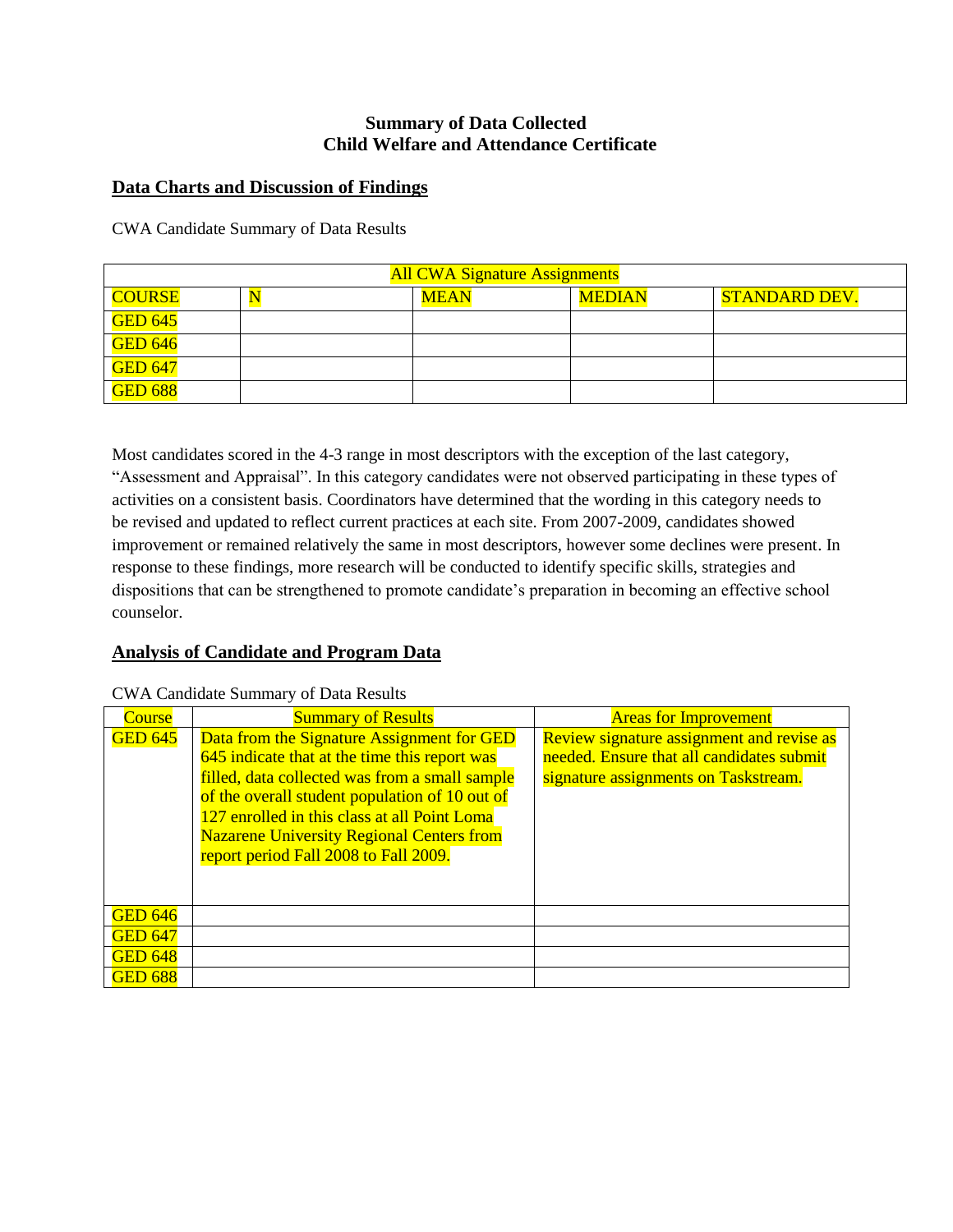# **Use of Results Child Welfare and Attendance Certificate**

# **Use of Assessment Results to Improve Candidate and Program Performance**

# Table 7

Assessment results reported in this document are directing program improvement

| Data Source                           | Plan of Action or Proposed Changes Made |                                                            | Applicable Program or<br>Common Standard(s) |
|---------------------------------------|-----------------------------------------|------------------------------------------------------------|---------------------------------------------|
| Assessment and Program<br>Consistency | a.                                      | <b>University Program</b><br>Coordinators at each Regional | Common Standard 1: The<br>education unit    |
|                                       |                                         | Center will meet regularly with                            | implements and monitors                     |
|                                       |                                         | course instructors to review the                           | a credential                                |
|                                       |                                         | data from the signature                                    | recommendation process                      |
|                                       |                                         | assignments as well as to                                  | that ensures that                           |
|                                       |                                         | ensure inter-rater reliability of                          | candidates recommended                      |
|                                       |                                         | assessments through consistent<br>administration of the    | for a credential have met                   |
|                                       |                                         |                                                            | all requirements.                           |
|                                       |                                         | assignments and application of<br>the rubrics.             | Common Standard 2:                          |
|                                       |                                         | b. Monthly meetings of all                                 | The education unit                          |
|                                       |                                         | Program Coordinators to                                    | implements an                               |
|                                       |                                         | review and ensure program                                  | assessment and                              |
|                                       |                                         | consistency throughout the                                 | evaluation system for                       |
|                                       |                                         | Centers                                                    | ongoing program and unit                    |
|                                       |                                         | c. Revisions of evaluation of                              | evaluation and                              |
|                                       |                                         | candidates during transition                               | improvement.                                |
|                                       |                                         | points and rubrics will be                                 |                                             |
|                                       |                                         | developed for program                                      | Common Standard 5:                          |
|                                       |                                         | consistency                                                | Multiple measures are                       |
|                                       | d.                                      | Actively recruit adjunct faculty                           | used in an admission                        |
|                                       |                                         | who hold terminal degrees and                              | process that encourages                     |
|                                       |                                         | PPS credentials                                            | and supports applicants                     |
|                                       |                                         | e. Create rubric for writing<br>sample and candidate       | from diverse populations.                   |
|                                       |                                         | acceptance                                                 | Common Standard 6:                          |
|                                       | f.                                      | Create candidate exit survey to                            | Qualified members of the                    |
|                                       |                                         | be completed on Taskstream                                 | unit are assigned and                       |
|                                       | g.                                      | Collect and analyze data from                              | available to advise                         |
|                                       |                                         | the CWA program                                            | applicants and candidates                   |
|                                       |                                         |                                                            | about their academic,                       |
|                                       |                                         |                                                            | professional and personal                   |
|                                       |                                         |                                                            | development and to assist                   |
|                                       |                                         |                                                            | each candidate's                            |
|                                       |                                         |                                                            | professional placement.                     |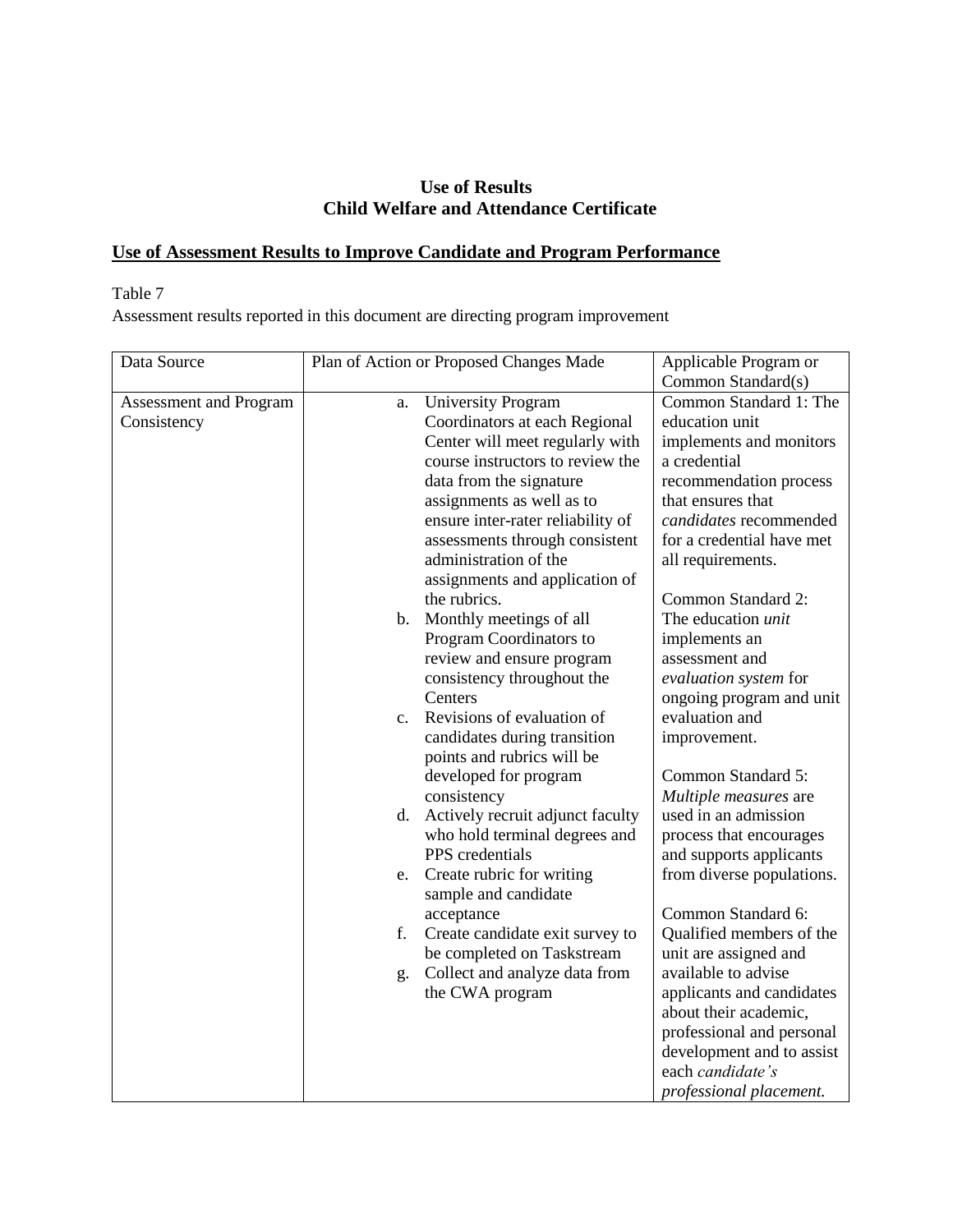| 2. | Taskstream             | a. | Additional Taskstream training                                  | Common Standard 1:                                        |
|----|------------------------|----|-----------------------------------------------------------------|-----------------------------------------------------------|
|    | Signature              |    | or adjunct faculty to ensure                                    | The vision provides                                       |
|    | Assignments            |    | successful submission and                                       | direction for <i>programs</i> ,                           |
|    |                        |    | evaluation of signature                                         | courses, teaching,                                        |
|    |                        |    | assignments                                                     | candidate performance                                     |
|    |                        |    | b. Add a signature assignment for                               | and experiences,                                          |
|    |                        |    | Dispositions of Noble                                           | scholarship, service,                                     |
|    |                        |    | Character                                                       | collaboration, and <i>unit</i>                            |
|    |                        | c. | Add site supervisor's                                           | accountability.                                           |
|    |                        |    | evaluation on Taskstream and                                    |                                                           |
|    |                        |    | create a temporary access                                       |                                                           |
|    |                        | d. | Ensure that all candidate's                                     | Common Standard 2:                                        |
|    |                        |    | submit assignments on                                           | The system collects,                                      |
|    |                        |    | Taskstream                                                      | analyzes, and utilizes                                    |
|    |                        | e. | Collaborate with adjuncts                                       | data on candidate and                                     |
|    |                        |    | regarding creation and/or                                       | program completer                                         |
|    |                        |    | revision of signature                                           | performance and <i>unit</i>                               |
|    |                        |    | assignments                                                     | operations.                                               |
|    |                        | f. | Pilot putting the portfolio and                                 |                                                           |
|    |                        |    | exit survey on Taskstream;                                      |                                                           |
|    |                        |    | include rubric                                                  |                                                           |
|    |                        | g. | Collect data from CWA                                           |                                                           |
|    |                        |    | program thru signature                                          |                                                           |
|    |                        |    | assignments and evaluation of                                   |                                                           |
|    |                        |    | candidates                                                      |                                                           |
|    |                        |    | h. Collect and analyze data from                                |                                                           |
|    |                        |    | the CWA program                                                 |                                                           |
| 3. | Site Supervisor        |    |                                                                 | Common Standards 1:                                       |
|    | <b>Evaluation Data</b> | a. | PLNU dispositions can be                                        | The education unit                                        |
|    |                        |    | utilized to address areas where                                 | implements and monitors                                   |
|    |                        |    | growth needs were targeted                                      | a credential                                              |
|    |                        | b. | Site supervisors need on-going                                  | recommendation process                                    |
|    |                        |    | training to effectively evaluate                                | that ensures that                                         |
|    |                        |    | candidates and provide support                                  | candidates recommended                                    |
|    |                        |    | in areas where growth is needed                                 | for a credential have met                                 |
|    |                        |    | Site supervisor evaluation                                      | all requirements.                                         |
|    |                        |    | needs to be revised to align                                    | Common Standard 3: A                                      |
|    |                        |    | with current school practices,<br>such as specific assessments, |                                                           |
|    |                        |    | post high school options and                                    | process that is inclusive<br>of all <i>programs</i> is in |
|    |                        |    | pathways, and various uses of                                   | place to determine                                        |
|    |                        |    | technology. Research will be                                    | resource needs.                                           |
|    |                        |    | conducted to gain more                                          |                                                           |
|    |                        |    | information from local school                                   | Common Standard 4:                                        |
|    |                        |    | districts.                                                      | Qualified persons are                                     |
|    |                        |    | d. Descriptors noted as targeted                                | employed and assigned to                                  |
|    |                        |    | areas of needed growth can be                                   | teach all courses, to                                     |
|    |                        |    | addressed through seminars,                                     | provide professional                                      |
|    |                        |    | advisement, and field work                                      | development, and to                                       |
|    |                        |    | supervision                                                     | supervise field-based                                     |
|    |                        | e. | Evaluation data can be                                          | and/or clinical                                           |